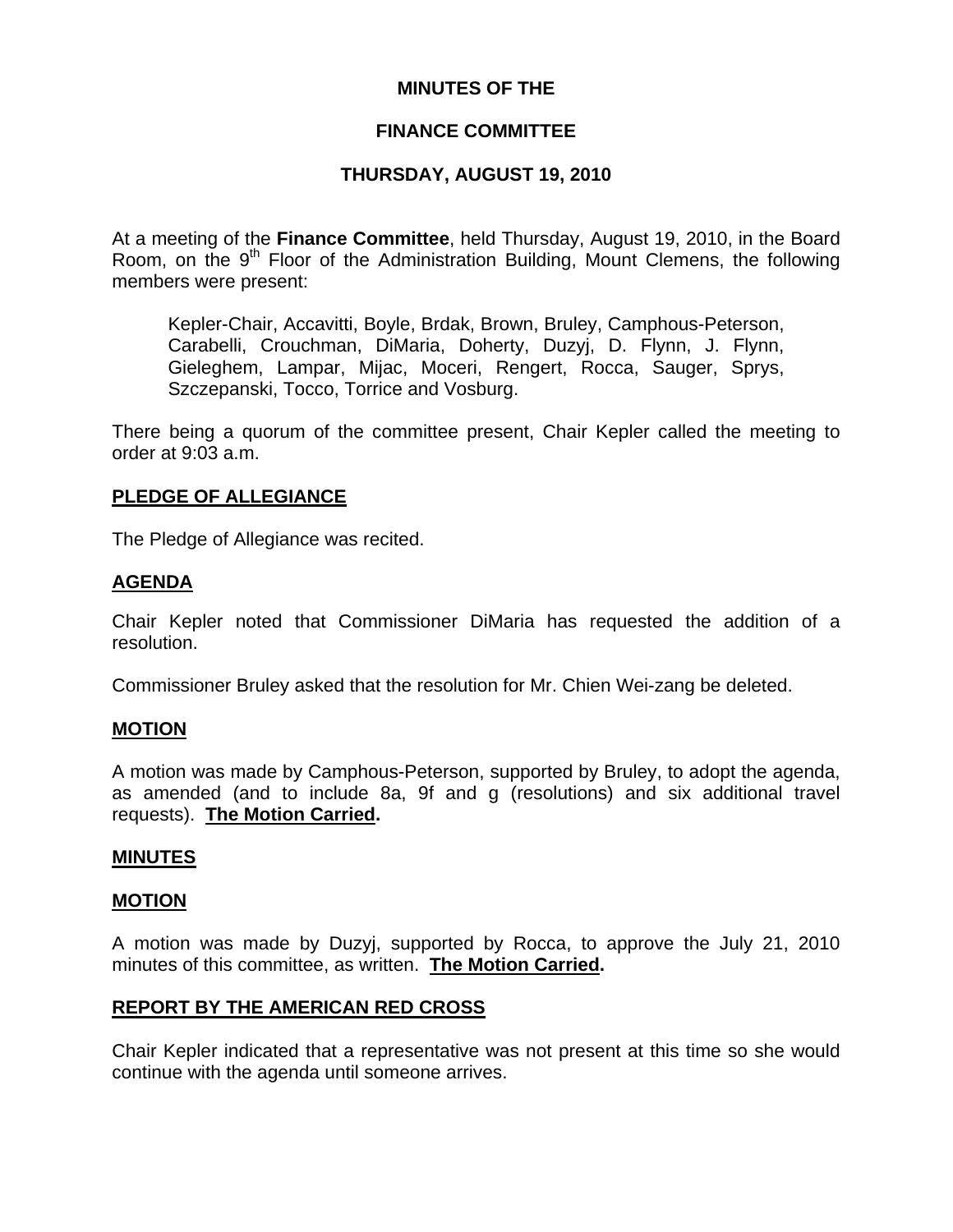# **LIST OF BILLS AS PREPARED BY THE FINANCE DEPARTMENT**

## **COMMITTEE RECOMMENDATION – MOTION**

A MOTION WAS MADE BY CAMPHOUS-PETERSON, SUPPORTED BY J. FLYNN, TO RECOMMEND THAT THE BOARD OF COMMISSIONERS APPROVE THE MONTHLY BILLS AND AUTHORIZE PAYMENT; FURTHER, TO APPROVE THE PAYROLL IN THE AMOUNT OF \$10,039,676.24, WITH NECESSARY MODIFICATIONS TO THE APPROPRIATIONS. **THE MOTION CARRIED WITH TORRICE ABSTAINING FROM BILLS FOR TORRICE AND ZALEWSKI (PLLC/FEES-DEFENSE ATTORNEYS.)** 

# **VEHICLE REQUEST FOR HEALTH DEPARTMENT-ANIMAL SHELTER**

## **COMMITTEE RECOMMENDATION – MOTION**

A MOTION WAS MADE BY DOHERTY, SUPPORTED BY CAMPHOUS-PETERSON, TO RECOMMEND THAT THE BOARD OF COMMISSIONERS CONCUR WITH THE FLEET MANAGER AND APPROVE THE PURCHASE OF ONE 2011 FORD F250 SD PICKUP TRUCK AND ANIMAL TRANSPORT BOX FOR THE HEALTH DEPARTMENT'S ANIMAL SHELTER TO THE LOWEST RESPONSIBLE BIDDERS, VARSITY FORD, ANN ARBOR, MICHIGAN, AND SWAB WAGON, ELIZABETHVILLE, PENNSYLVANIA, IN THE AMOUNT OF \$19,639 AND \$16,170 RESPECTIVELY; FUNDS ARE AVAILABLE FROM THE HEALTH DEPARTMENT'S REVOLVING FUND.

The following commissioners spoke: Carabelli and Sprys.

Chair Kepler called for a vote on the motion and **THE MOTION CARRIED WITH BRULEY, CARABELLI AND SPRYS VOTING "NO."** 

# **SELECTION OF BCBS OF MICHIGAN TO PROVIDE SUPPORT SERVICES RELATED TO THE EARLY RETIREE REINSURANCE PROGRAM**

## **COMMITTEE RECOMMENDATION – MOTION**

A MOTION WAS MADE BY SPRYS, SUPPORTED BY VOSBURG, TO RECOMMEND THAT THE BOARD OF COMMISSIONERS CONCUR WITH THE RECOMMENDATION OF THE HUMAN RESOURCES DEPARTMENT AND RISK MANAGEMENT IN THE SELECTION OF BCBS OF MICHIGAN AS THE VENDOR TO PROVIDE SERVICES RELATED TO THE EARLY RETIREE REINSURANCE PROGRAM, PART OF THE PATIENT PROTECTION AND AFFORDABLE CARE ACT OF 2010 (PPACA).

The following commissioners spoke: Sprys, Vosburg, Doherty and Carabelli.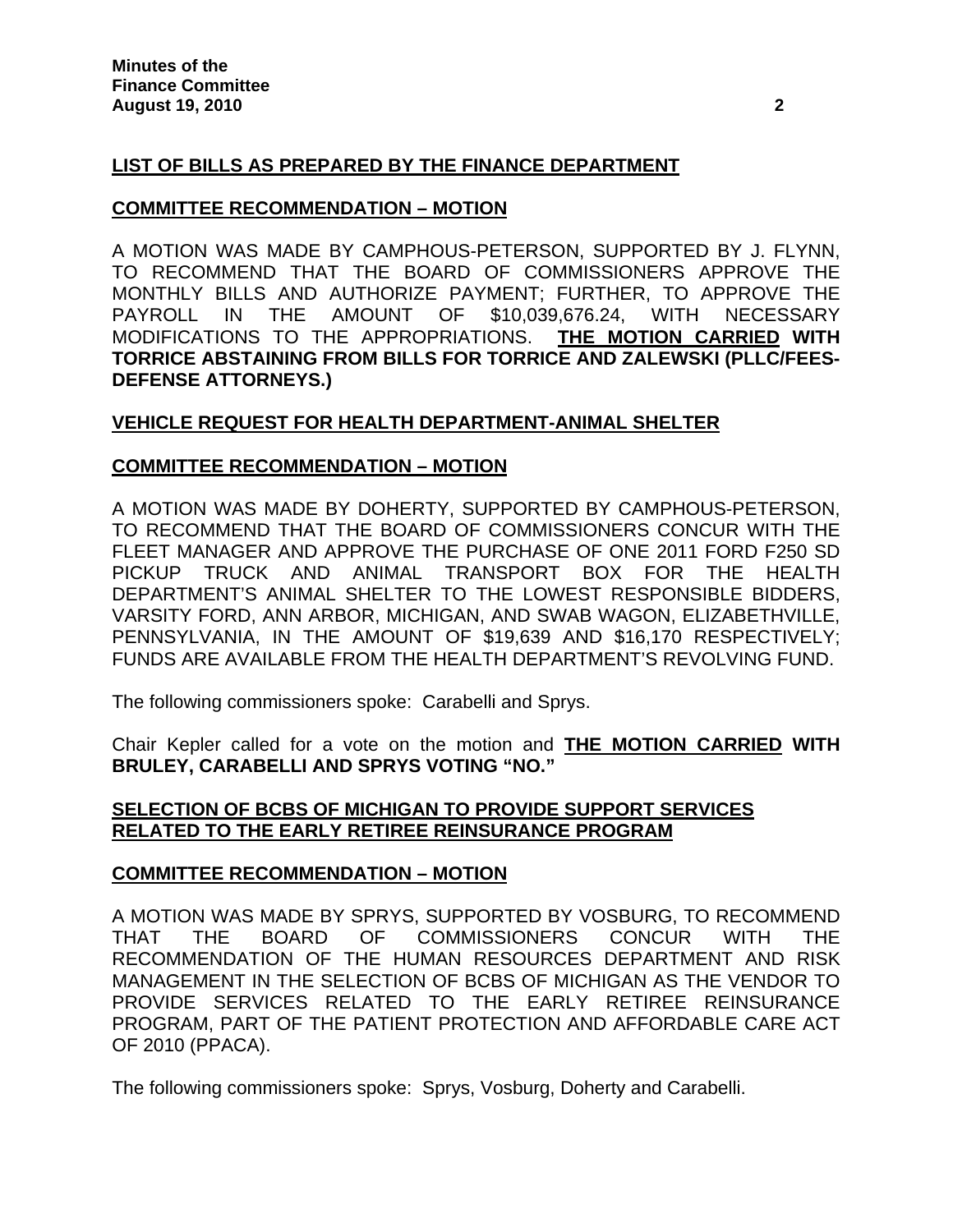## **MOTION**

A motion was made by Carabelli, supported by Sprys, to postpone until tonight's Full Board meeting.

The following commissioner spoke: Sprys.

Chair Kepler called for a vote on the motion and **The Motion Carried with Doherty and Lampar voting "No."**

#### **RESOLUTIONS**

#### **COMMITTEE RECOMMENDATION – MOTION**

A MOTION WAS MADE BY CAMPHOUS-PETERSON, SUPPORTED BY D. FLYNN, TO RECOMMEND THAT THE BOARD OF COMMISSIONERS ADOPT THE FOLLOWING RESOLUTIONS:

COMMENDING HONOR FLIGHT MICHIGAN **(OFFERED BY CAMPHOUS-PETERSON)**;

COMMENDING SANDRA CASAMER – RETIREMENT AS LIAISON TO BOARD OF COMMISSIONERS/MANAGER **(OFFERED BY D. FLYNN)**;

COMMENDING RICHARD PARKER – EAGLE SCOUT **(OFFERED BY VOSBURG AND BRULEY)**;

COMMENDING JAMES FERRARI & SONS ON BEING IN BUSINESS SINCE 1913 **(OFFERED BY RENGERT AND BRULEY)**;

COMMENDING TRIED STONE MISSIONARY BAPTIST CHURCH -  $30^{TH}$ ANNIVERSARY **(OFFERED BY BRULEY)**;

HONORING THE DETROIT FIREFIGHTERS WHO WERE INJURED IN THE LINE OF DUTY **(OFFERED BY MOCERI)** AND

HONORING THE EAST DETROIT TIGER CATS FOOTBALL AND CHEERLEADING ORGANIZATION – 50TH ANNIVERSARY **(OFFERED BY DiMARIA)**.

## **THE MOTION CARRIED.**